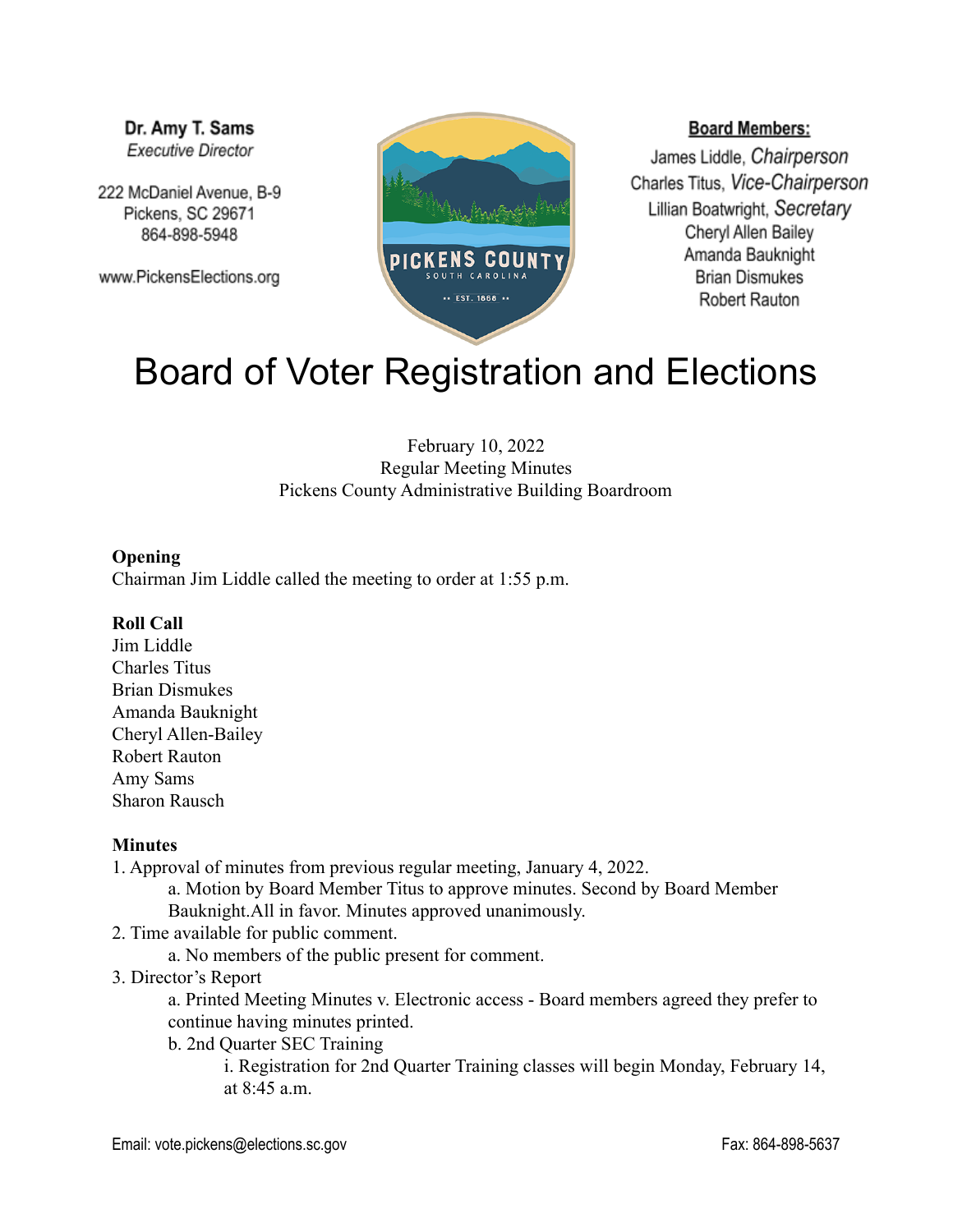ii. Board members need one course per year to remain on Board.

iii. If choosing face-to-face course, Board members should submit receipts for mileage and food and complete a travel form.

c. Change in absentee in-person procedures

i. State legislature has proposed H.4919 to address changes in voting populations, locations and security for in-person absentee voting.

ii. Potential redistricting and consequences for election timing of the March candidate filing and primary election date. Staff is preparing to remap precincts depending on the outcome of state legislative action.

#### d. Meetings/Presentations

i. Director and Board Chairman Liddle presented a Zoom program to the Oconee-Pickens League of Women Voters in January.

ii. Dr. Sams also met with Tim Bruce, Pickens County Republican Party Chairman. They used the opportunities to recruit for poll workers.

e. Redistricting

i. Proposals have been reviewed by Dr. Sams and Jimmy Threat, Pickens GPS, and 3 options have been provided to County Council. Director expects more options to be requested. She said all the redistricting must be completed by March 15 due to candidate filing beginning on March 16. ii. Congressional reapportionment could result in 17 precincts having split ballots and some could have more than 2 splits. A court challenge has been filed and depending on court ruling, both candidate filing and election date may be delayed.

## f. Budget

i. Director presented the Proposed/Requested Department Budget for 2023 Fiscal Year. Board had an opportunity for a detailed review prior to this meeting. Board Member Rauton complimented the Director for the thorough detail in the budget preparation.

ii. Director called attention to the Board of Voter Registration & Elections Official Organizational Rules, pg. 8. "The Director shall present this budget request to the Board for review before submitting to the County Administrator." She said the County requirements for submission do not allow for the delay required for a Board review. Discussion ensued and the Board agreed to change the wording of the rule, as follows: "The Director shall present this budget request to the Board for review at the Board Meeting immediately following the submission to the County Administrator." Vice-Chairman Titus moved that the change in wording be approved with this 1st Reading, motion second by Board Member Bauknight. All in favor. Motion approved. 2nd Reading will be at the April Board Meeting.

## 4. New Business

a. Chairman Liddle recommended that all Board Members consider attending Poll Manager Training.

b. Chairman Liddle also requested that introductions to Board Members be included in poll worker training. Dr. Sams said that she could arrange for video introductions to be filmed and presented during the training sessions.